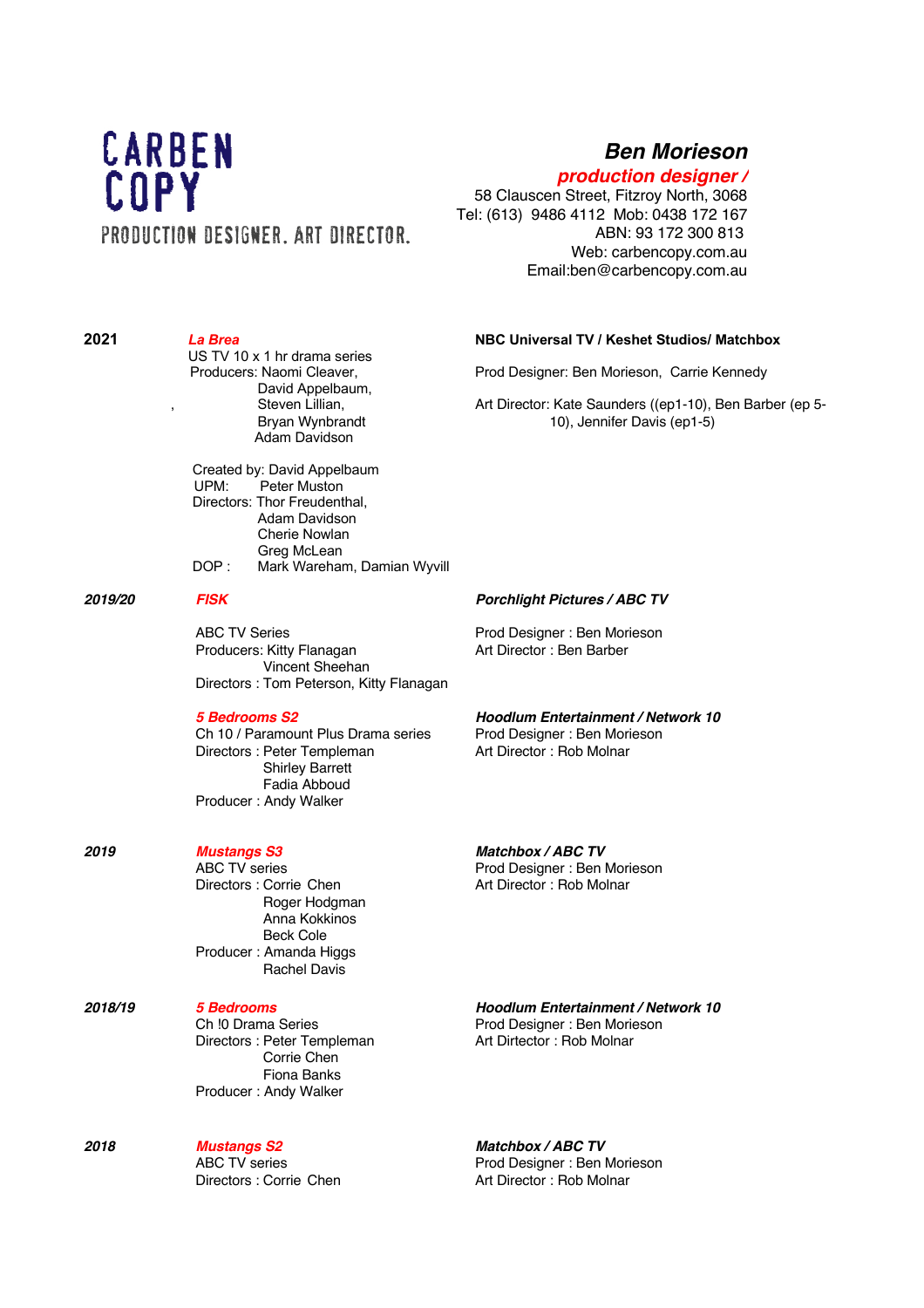| Roger Hodgman                                 |
|-----------------------------------------------|
| Anna Kokkinos                                 |
| Jess Harris                                   |
| Producer: Amanda Higgs<br><b>Rachel Davis</b> |
|                                               |

*2018 The Blake Mysteries Ghost Stories December Media/ABC TV*

Directors : Ian Barry **Art Director : Rob Molnar** Producer : George Adams Tony Wright

## *2017/18 True Stories S2 Radio Karate / GTV 9*

 Colin Cairnes Tim Bartley Producer : Andy Walker Tim Bartley Andy Lee Ryan Shelton

 Sian Davies Tim Bartley Producer : Andy Walker Tim Bartley Andy Lee Ryan Shelton

Director : Cris Jones Producer : Melanie Coombs Alicia Brown

ABC Telemovie **ABC Telemovie Prod Designer** : Ben Morieson

Prod Designer : Ben Morieson Directors : Andy Lee Art Director : Rob Molnar

**2016/17** *True Stories* **Radio Karate / GTV 9 TV series Reduction Radio Karate / GTV 9 TV series Reduction Reduction Reduction Reduction Reduction Reduction Reduction Reduction Reduction Reduction** GTV 9 TV series<br>
Directors: Wavne Hope **Prod Designer : Ben Morieson**<br>
Art Director : Rob Molnar Art Director : Rob Molnar

*2016 The Death and Life of Otto Bloom Optimism Films* Feature Film **Prod Designer** : Ben Morieson

## Mish Armstrong Nominated in 2017 for AACTA Best Production Design in a Feature Film

Directors : Adrian Wills Steve Macgregor Beck Cole Catriona McKenzie Producer : Robert Connolly Liz Kearney John Harvey

Director : Sian Davies Producer : Nick Murray Shaun Micallef

*2015 Molly Mushroom Films/Channel 7* Director : Kevin Carlin<br>Producer : John Molloy, Bethany Jones 2 x 2hr Telemovie Producer : John Molloy, Bethany Jones Michael Gudinski, Mark Morrisey Nominated in 2016 for AACTA Best Production Design in a TV series

## **The Warriors <b>Arena Media / ABC TV**<br>
ABC TV series **ABC TV ABC TV ABC TV ABC** TV **ABC ABC ABC ABC ABC ABC ABC ABC ABC ABC ABC ABC ABC ABC ABC ABC ABC ABC ABC ABC ABC ABC A**

Prod Designer : Ben Morieson<br>Art Director : Kim Reed

*2015 The Ex PM CJZ Productions / ABC TV* Prod Designer : Ben Morieson

Production Designer : Ben Morieson<br>Carrie Kennedy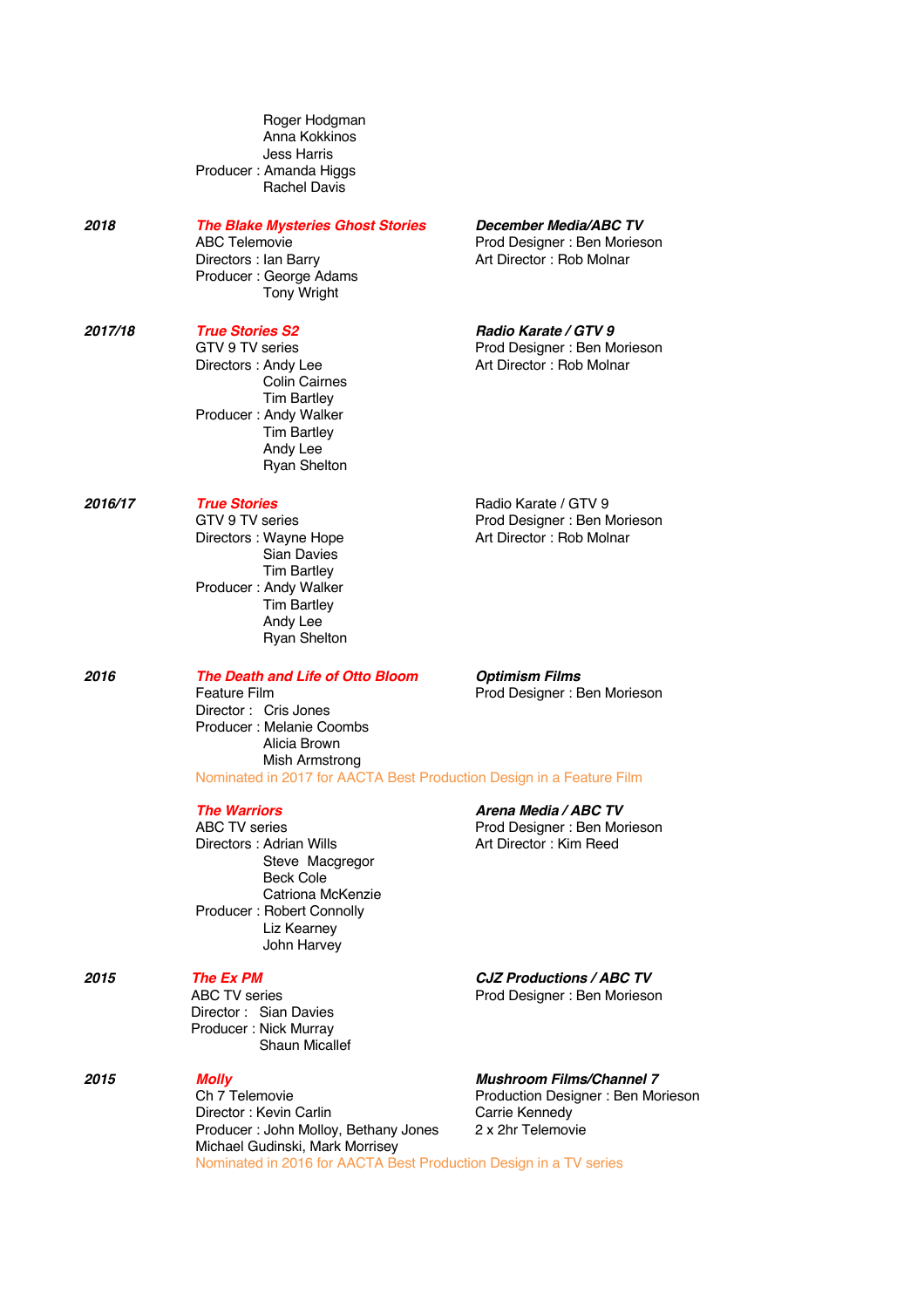| 2014 | <b>Oddball</b><br><b>Feature Film</b><br>Director: Stuart Macdonald<br>Producer: Richard Keddie                                                                                                                 | <b>WTFN Productions P/L</b><br>Production Designer: Ben Morieson<br>Carrie Kennedy                                  |
|------|-----------------------------------------------------------------------------------------------------------------------------------------------------------------------------------------------------------------|---------------------------------------------------------------------------------------------------------------------|
| 2013 | <b>Inxs-Never Tear Us Apart</b><br><b>Ch 7 Telemovie</b><br>Director: Daina Reid<br>Producer: Kerrie Mainwaring,<br>Andrew Prowse, Rory Callaghan,<br>Mark Fennessy, HeatherMacFarlane                          | <b>Shine Australia/Channel 7</b><br><b>Production Designer: Ben Morieson</b><br>Carrie Kennedy<br>2 x 2hr Telemovie |
| 2012 | Galore<br><b>Feature Film</b><br>Director: Rhys Graham<br>Producer: Philipa Campey                                                                                                                              | <b>Galore Productions P/L</b><br>Production Designer: Ben Morieson<br>Costume Designer: Ben Morieson                |
| 2012 | <b>Mrs Biggs</b><br>Director: Paul Whittington<br>Producer: Tony Wright,<br>Nominated in 2012 for AACTA Best Production Design in a TV series                                                                   | <b>ITV UK / February Films/Channel 7</b><br>Prod Designer : Patrica Cambell<br>Art Director: Ben Morieson           |
| 2011 | <b>Lowdown II</b><br>Director: Amanda Brotchie<br>Producer: Nicole Minchin<br>Adam Zwar, Amanda Brotchie                                                                                                        | <b>Hirewire Films / ABC TV</b><br>Production Designer: Ben Morieson<br>Art Director: Adele Flere                    |
| 2011 | <b>John Doe</b><br><b>Feature Film</b><br>Director: Kelly Dolen<br>Producer: James Vernon                                                                                                                       | <b>John Doe Productions</b><br>Production Designer: Ben Morieson<br>Carrie Kennedy                                  |
| 2010 | Santo, Sam & Ed's Cup Fever<br><b>SBS TV</b><br>Exec Prod: Michael Hirsh, Santo Cilauro,<br>Rob Sitch, Tom Gleisner<br>Producer: Deb Herman                                                                     | <b>Working Dog Productions</b><br>Set Design: Ben Morieson                                                          |
| 2010 | <b>Outland</b><br>Director: Kevin Carlin<br>Producer: Andrea Denholm<br>Exec: Prod: Laura Waters                                                                                                                | <b>Outland Productions / ABC TV</b><br>Production Designer: Carrie kennedy<br>Art Director: Ben Morieson            |
| 2009 | <b>Hawke</b><br><b>Telemovie Network Ten</b><br>Director: Emma Freeman<br>Exec Prod: Richard Keddie                                                                                                             | Hawke 1 Productions/Channel 10<br>Production Designers: Ben Morieson<br>Carrie Kennedy                              |
| 2008 | *Highly Commended for the 2011 MATCHBOX PICTURES APDG award for design on a television drama.<br><b>Saved</b><br><b>SBS Telemovie</b><br>Director: Tony Ayres<br>Producer: Michael McMahon<br><b>Tony Ayres</b> | <b>Big &amp; Little Films</b><br>Production Designer: Ben Morieson<br>Art Director: Adele Flere                     |
| 2008 | <b>Bogan Pride</b><br>Director: Peter Templeman,<br>Producer: Tony Ayres.<br>Michael Mc Mahon, Rebel Wilson                                                                                                     | <b>Bogan Pride Productions</b><br>Production Designer: Carrie Kennedy<br>Art Director: Ben Morieson                 |
| 2008 | <b>Trampoline</b><br>Short Film<br>Director: Miranda Nation                                                                                                                                                     | <b>Iris Films</b><br>Production Designer: Carrie Kennedy<br>Art Director: Ben Morieson                              |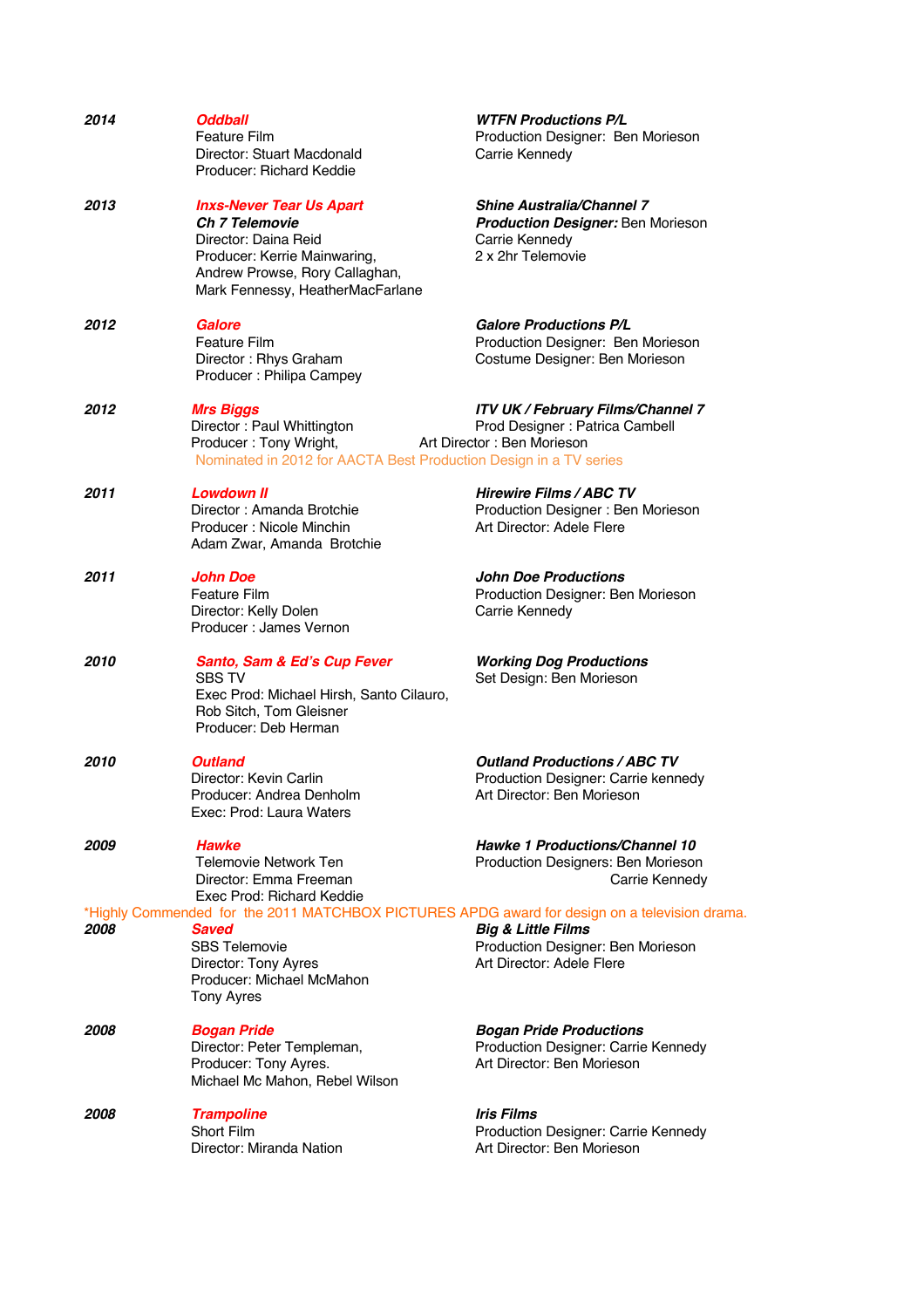| 2007                  | <b>Underbelly (1)</b><br>Producer Brenda Pam<br>& Greg Haddrick<br>Directors: Tony Tilse, Grant Brown,<br>Geoff Barrett.                                             | <b>Screentime Productions</b><br>Prod Designer: Paddy Reardon<br>Art Director: Ben Morieson           |
|-----------------------|----------------------------------------------------------------------------------------------------------------------------------------------------------------------|-------------------------------------------------------------------------------------------------------|
| <i><b>2009/10</b></i> | <b>Angry Boys</b><br>Director: Stuart McDonald<br>Jeffrey Walker, Chris Lilley<br>Exec Prod: Laura Waters<br>:Chris Lilley                                           | <b>Angry Boy Productions</b><br>Production Designer: Carrie Kennedy<br>Art Director: Ben Morieson     |
| 2006                  | <b>The Tumbler</b><br>Feature Film HD<br>Director: Marc Gracie<br>Producer: Stacey Testro                                                                            | The Tumbler P/L<br>Production Designer: Ben Morieson                                                  |
| <i><b>2005</b></i>    | <b>Little Oberon</b><br>GTV 9 Telemovie<br>Producer: Susan Bower<br>Director: Kevin Carlin                                                                           | <b>Christie Films P/L</b><br>Production Designer: Carrie Kennedy<br>Ben Morieson                      |
| 2006/07               | <b>Summer Heights High</b><br>Producer: Laura Waters<br>Creator: Chris Lilley<br>Director: Stuart Mc Donald                                                          | <b>ABCTV/Princess Pictures</b><br>Production Designer: Carrie Kennedy<br>Art Director: Ben Morieson   |
| 2005-6                | <b>Real Stories</b><br>TV Series Ch 10<br>Director: Tim Bartley<br>Hamish Blake, Andy<br>Lee, Ryan Shelton                                                           | <b>Roving Operations P/L</b><br>Production Designer: Ben Morieson<br>Art Director: Carrie Kennedy     |
| 2004-5                | We Can Be Heroes AKA<br><b>Australian Of the Year</b><br>ABC TV 6 Part Comedy<br>Producer: Laura Waters<br>Creator: Chris Lilley<br>Director: Matt Saville           | <b>Princess Pictures /ABCTV</b><br>Production Designer: Carrie Kennedy<br>Art Director: Ben Morieson  |
| 2005                  | <b>Love this time</b><br>Short film <i>-35mm</i><br>Director: Rhys Graham                                                                                            | Daybreak Films<br>Art Director: Ben Morieson<br>Production Designer: Jodie Fried                      |
| 2004                  | <b>All Outback Adventures, The</b><br><b>Russell Coight Celebrity Challenge</b><br><b>Telemovie Network Ten</b><br>Producer: Susannah Mott<br>Director: Tom Gleisner | <b>Working Dog P/L</b><br>Production Designer: Ben Morieson                                           |
| 2004                  | <b>The Extra</b><br>Feature Film 35mm<br>Director: Kevin Carlin<br>Producer: Stephen Luby                                                                            | <b>Ruby Entertainment P/L</b><br>Production Designers: Carrie Kennedy<br>Art Director: Ben Morieson   |
| 2003                  | <b>Josh Jarman</b><br>Feature Film 35mm<br>Director: Pip Mushin<br>Producer: Eva Orner                                                                               | Josh Jarman Films P/L<br><b>Production Designers:</b><br>Carrie Kennedy and Ben Morieson              |
| 2003                  | Eagle&Evans<br>Sketch Comedy TV series<br>Director: Nick Bufalo<br>Producer: Laura Waters                                                                            | <b>ABC/Burbery Prod/Princess</b><br>Production Designer: Carrie Kennedy<br>Art Director: Ben Morieson |